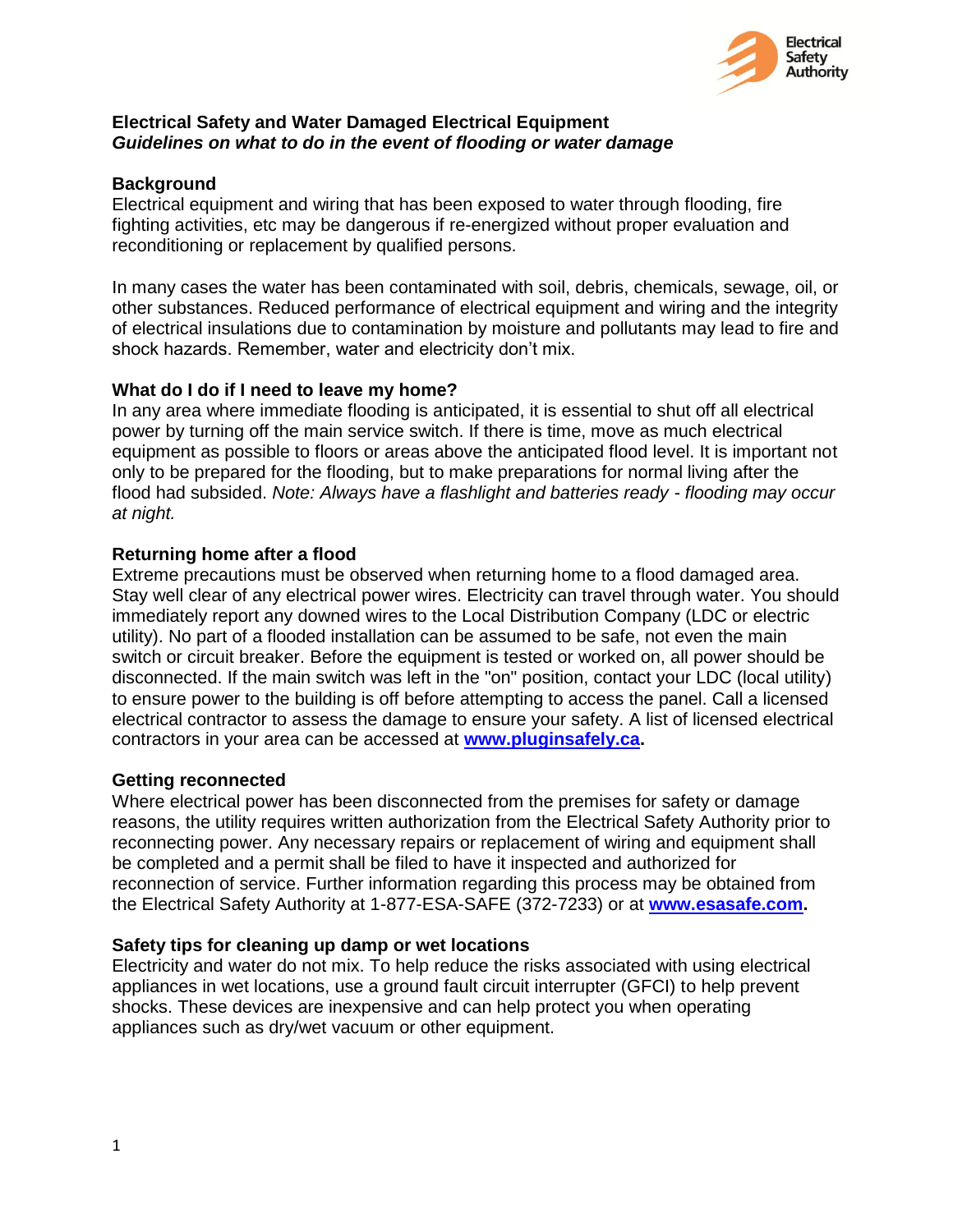

#### **Reconditioning flood or water damaged equipment**

Do not plug in or attempt to use electrical appliances that have been wet until they have been serviced by an electrician or service agency. Certain electrical equipment that has been submerged may have to be replaced, while other equipment could be serviced by qualified personnel. Ask your electrician or contact the manufacturer or dealer for the nearest service location

- All breakers, fuses, disconnect switches, GFCI's, AFCI's, and surge protective devices that have been submerged must be replaced. There is no method of insuring these life safety devices will operate as intended when they are exposed to water;
- All electrical equipment, panelboards, switchgear, motor control centers, boilers and boiler controls, electric motors, transformers, receptacles, switches, light fixtures, electric heaters and appliances such as water heaters, ovens, ranges, and dishwashers that have been submergd need to be replaced or repaired by the original manufacturer or an approved representative;
- Electrical wiring may require replacement depending on the type of wire or cable and the extent of the damage;

To take proper corrective action, working knowledge of electrical systems and of the affected equipment and wiring is required to properly assess damage due to contact with water and pollutants. In many cases replacement of the affected wiring and equipment is the only safe alternative, even if no visible damage is apparent. Simply allowing equipment and wiring to "dry out" and then reenergize it is not a recommended practice. Attempts to recondition equipment by unqualified persons may result in additional hazards due to the use of improper cleaning agents and techniques.

A licensed electrical contractor, knowledgeable in this type of work, should be engaged to evaluate and repair or replace water damaged electrical equipment and wiring. Electrical equipment or components that have been replaced due to water damage should be destroyed and **must not** be re-used in another application.

All repair or replacement of electrical wiring and equipment is subject to inspection requirements as prescribed in the Ontario Electrical Safety Code; a licensed electrical contractor will look after this.

While restoring power after a disaster is a priority, doing it safely is a necessity; one disaster is enough.